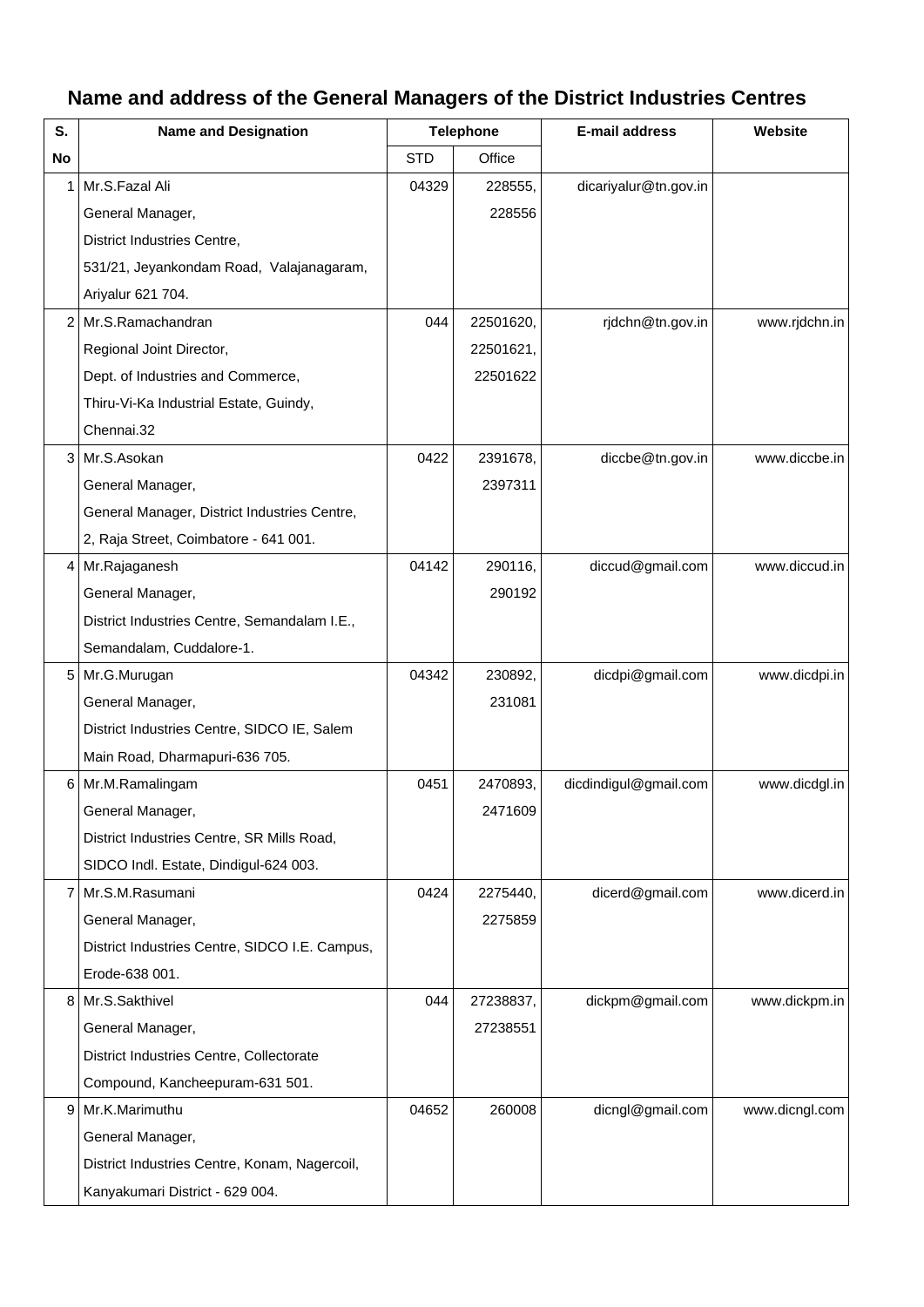| 10              | Mr.P. Rangasami                                   | 04324 | 255179  | dickrr@gmail.com        | www.dickrr.in   |
|-----------------|---------------------------------------------------|-------|---------|-------------------------|-----------------|
|                 | General Manager,                                  |       |         |                         |                 |
|                 | District Industries Centre, No.69 Sathiyamoorthy  |       |         |                         |                 |
|                 | Nagar, Thanthonimalai Post,                       |       |         |                         |                 |
|                 | Karur 639 007.                                    |       |         |                         |                 |
|                 | 11 Mr.G.Murugan                                   | 04343 | 235567  | dickgri@gmail.com       | www.dickgri.in  |
|                 | General Manager,                                  |       |         |                         |                 |
|                 | District Industries Centre, Industrial Estate,    |       |         |                         |                 |
|                 | Krishnagiri.                                      |       |         |                         |                 |
|                 | 12 Mr.S.Santhakumar                               | 0452  | 2537621 | dicmdu@tn.gov.in        | www.dicmdu.in   |
|                 | General Manager,                                  |       |         |                         |                 |
|                 | District Industries Centre, Alagar Koil Road,     |       |         |                         |                 |
|                 | Madurai - 625 002.                                |       |         |                         |                 |
|                 | 13   Mr.I.Arulselvan                              | 04365 | 251170  | dicnpm@gmail.com        | www.dicnpm.in   |
|                 | General Manager,                                  |       |         |                         |                 |
|                 | District Industries Centre, District Collectorate |       |         |                         |                 |
|                 | Master Complex, Nagore Village Ward No.4,         |       |         |                         |                 |
|                 | Block No. 07, Survey No.214/215/216,              |       |         |                         |                 |
|                 | Nagapattinam                                      |       |         |                         |                 |
|                 | 14 Mr.K.Raju                                      | 04286 | 281251  | dicnmkl@tn.gov.in       | www.dicnmkl.in  |
|                 | General Manager,                                  |       |         |                         |                 |
|                 | District Industries Centre, Collectrote Complex,  |       |         |                         |                 |
|                 | Namakkal-637 003.                                 |       |         |                         |                 |
| 15 <sub>1</sub> | Mr.A.Deiveekan                                    | 0423  | 2443947 | dicooty@tn.gov.in       | www.dicooty.in  |
|                 | General Manager - Incharge,                       |       |         |                         |                 |
|                 | District Industries Centre, Elk Hill Road,        |       |         |                         |                 |
|                 | The Nilgiris - 643 006.                           |       |         |                         |                 |
|                 | 16 Mr.S.Fazal Ali                                 | 04328 | 291595  | dicpblr@gmail.com       | www.dicpblr.com |
|                 | General Manager - Incharge,                       |       |         |                         |                 |
|                 | District Industries Centre, Collectorate Campus,  |       |         |                         |                 |
|                 | Perambalur - 621 212.                             |       |         |                         |                 |
|                 | 17   Mr.K.Mahalingam                              | 04322 | 221794  | dicpudukottai@gmail.com | www.dicpdk.in   |
|                 | General Manager,                                  |       |         |                         |                 |
|                 | District Industries Centre, Collectorate          |       |         |                         |                 |
|                 | Compound, Pudukottai-622 005.                     |       |         |                         |                 |
|                 | 18 Mrs.P.Mariammal                                | 04567 | 230497, | dicrmd@gmail.com        | www.dicrmd.in   |
|                 | General Manager,                                  |       | 230591  |                         |                 |
|                 | District Industries Centre, Collectorate Campus,  |       |         |                         |                 |
|                 | Pattinamkatthan Post, Velli Pattinam Via,         |       |         |                         |                 |
|                 | Ramanathapuram-623 503.                           |       |         |                         |                 |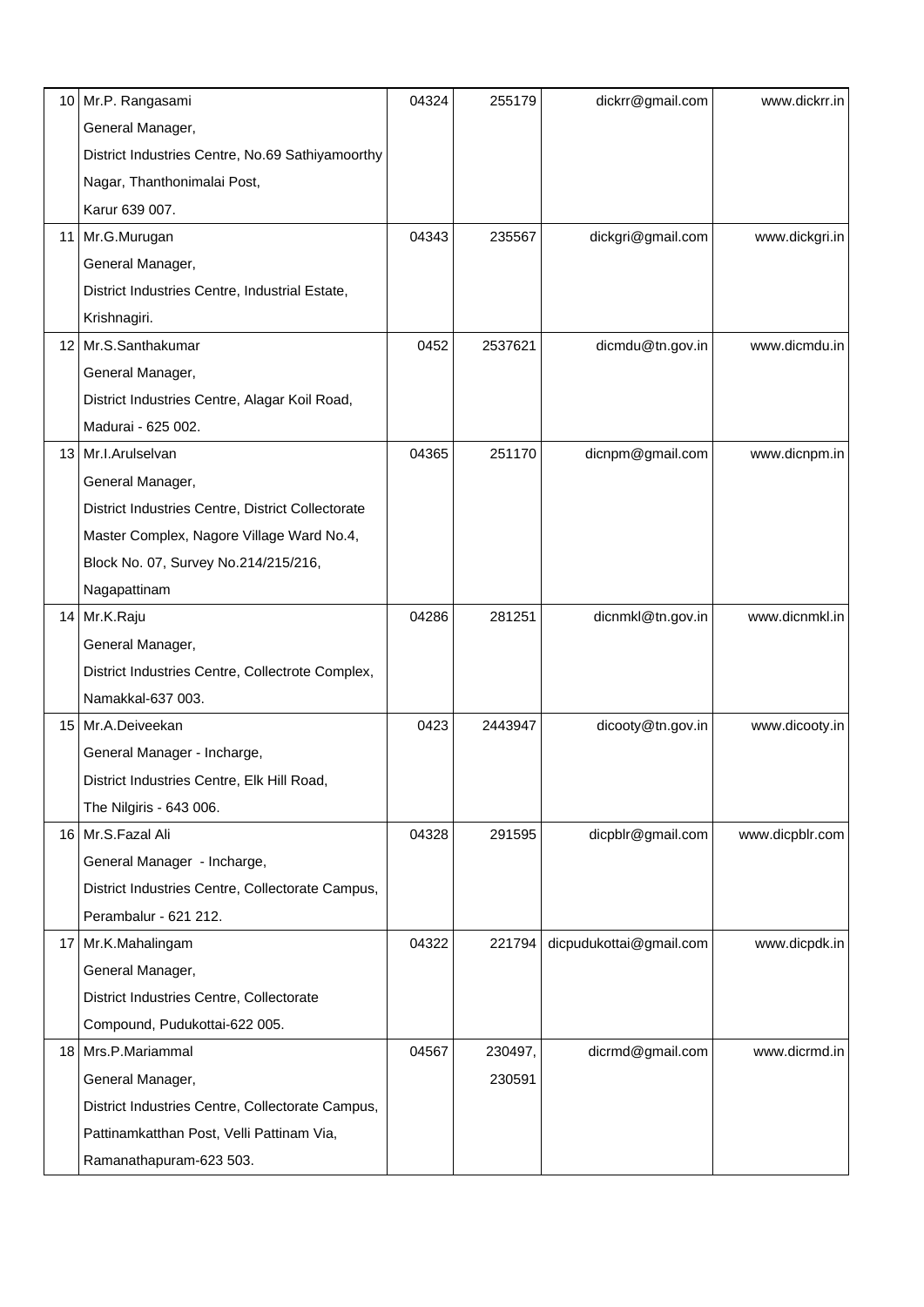|      | 19 Mr.K. Govindarajan                             | 0427  | 2447878   | slmdic@gmail.com    | www.dicsalem.in     |
|------|---------------------------------------------------|-------|-----------|---------------------|---------------------|
|      | General Manager,                                  |       |           |                     |                     |
|      | District Industries Centre, Indl.Estate,          |       |           |                     |                     |
|      | Salem- 636 004.                                   |       |           |                     |                     |
|      | 20 Mr.S.M.Ghias                                   | 04575 | 240257,   | dicsva@gmail.com    | www.dicsvg.in       |
|      | General Manager,                                  |       | 240407    |                     |                     |
|      | District Industries Centre, Collectorate Complex, |       |           |                     |                     |
|      | Sivagangai-623 560.                               |       |           |                     |                     |
| 21 I | Mr.G. Raveendran                                  | 04362 | 255318,   | tnjdic@gmail.com    | www.ductnj.in       |
|      | General Manager,                                  |       | 230857    |                     |                     |
|      | District Industries Centre, Nanjakottai Road,     |       |           |                     |                     |
|      | Thanjavur - 613 006.                              |       |           |                     |                     |
| 22 I | Mr.L.Ramasubramanian                              | 04546 | 252081    | dicthn@gmail.com    | www.dictni.in       |
|      | General Manager,                                  |       |           |                     |                     |
|      | District Industries Centre, Collector's Bungalow, |       |           |                     |                     |
|      | Theni - 625 531.                                  |       |           |                     |                     |
|      | 23 Mr.S.Kandasamy                                 | 0431  | 2460823   | dictrichy@gmail.com | www.dictiruchi.in   |
|      | General Manager,                                  |       |           |                     |                     |
|      | District Industries Centre, Collectorate          |       |           |                     |                     |
|      | Compound, Trichirappalli-620 001.                 |       |           |                     |                     |
|      | 24 Mr.C.Devaraj                                   | 0421  | 2475007   | dictpr@gmail.com    | www.dictiruppur.in  |
|      | General Manager,                                  |       |           |                     |                     |
|      | District Industries Centre, Avinasi Road,         |       |           |                     |                     |
|      | Anupparpalayam Post, Tirupur 641 652.             |       |           |                     |                     |
|      | 25 Mr.K.Ravi                                      | 044   | 27666787, | dictvlr@gmail.com   | www.dictvlr.in      |
|      | General Manager,                                  |       | 27663796  |                     |                     |
|      | District Industries Centre, Kakkalur Industrial   |       |           |                     |                     |
|      | Estate, Kakkalur, Thiruvallur District - 602 003. |       |           |                     |                     |
|      | 26   Mr.G.Chidambaram                             | 04175 | 254849    | dictvm@gmail.com    | www.dictym.in       |
|      | General Manager,                                  |       |           |                     |                     |
|      | District Industries Centre, Collectorate Campus,  |       |           |                     |                     |
|      |                                                   |       |           |                     |                     |
|      | Near Commercial Tax Office, Thiruvannamalai       |       |           |                     |                     |
|      | 606 604.                                          |       |           |                     |                     |
| 27   | Mr.M.Shanmuga Rajan                               | 04366 | 224403    | dictvrur@gmail.com  | www.dictiruvarur.co |
|      | General Manager - Incharge,                       |       |           |                     | m                   |
|      | District Industries Centre, Survey No. 426,       |       |           |                     |                     |
|      | Master Plan Complex, (Near Collector              |       |           |                     |                     |
|      | Camp Office),                                     |       |           |                     |                     |
|      | Vilamal, Thiruvarur 610 004.                      |       |           |                     |                     |